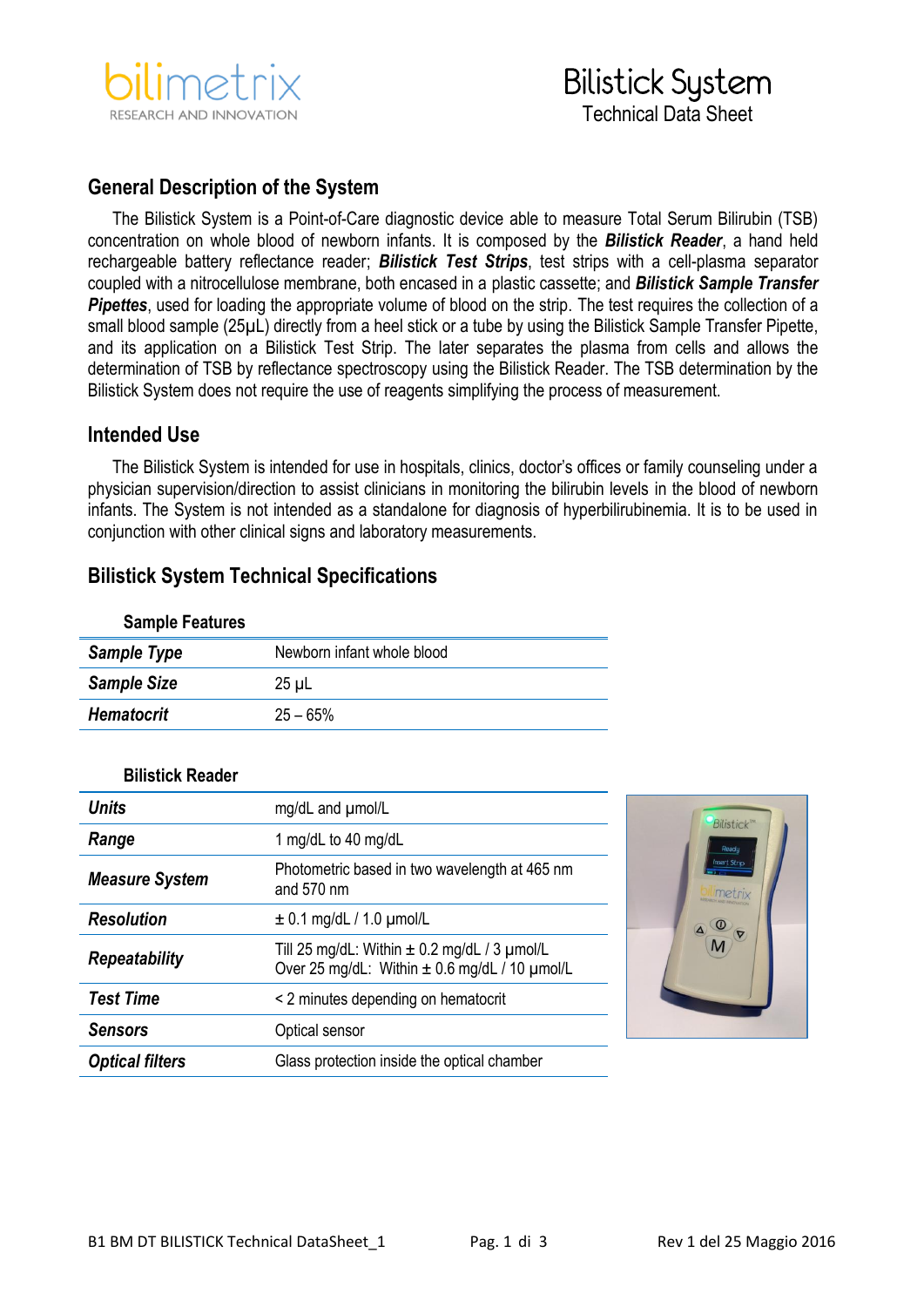| <b>Calibration</b>                               | Standard for periodic calibration<br>Blank self-calibration after Test Strip insertion                                                                                                                                                |
|--------------------------------------------------|---------------------------------------------------------------------------------------------------------------------------------------------------------------------------------------------------------------------------------------|
| <b>Hemolysis</b>                                 | Automatic system for hemolysis detection                                                                                                                                                                                              |
| <b>Results Report</b>                            | Color display, dimension 36.0 x 29.0 mm                                                                                                                                                                                               |
| Interface                                        | Mini B - USB port                                                                                                                                                                                                                     |
| <b>Operating Conditions</b>                      | Temperature: 15°C to 40°C<br>Relative Humidity (non-condensing): 5 to 75%                                                                                                                                                             |
| <b>Storage Conditions</b>                        | 10 °C to 40 °C low humidity, non-corrosive gas<br>atmosphere.                                                                                                                                                                         |
| Long-term Storage                                | 1) In case of long-term storage, store the reader at<br>15-25 °C, low humidity, non-corrosive gas<br>atmosphere.<br>2) When storing the reader for a period longer than<br>six months, charge the battery at least once six<br>months |
| <b>Power Supply</b>                              | Mini B - USB - DC 5V - 0.5A - 2.5 W                                                                                                                                                                                                   |
| <b>Recommended</b><br><b>Charging Conditions</b> | Average charging time: 4 hours (while no bilirubin<br>test are been performed)<br>Charging temperature: $15 - 40$ °C (Recommended<br>$15 - 25^{\circ}C$<br>Voltage: 5V                                                                |
| <b>Dimensions</b>                                | 31.3 mm H x 72.9 mm W x 140 mm D                                                                                                                                                                                                      |
| <b>Net Weight</b>                                | 220 <sub>g</sub>                                                                                                                                                                                                                      |
| <b>Shipping Weight</b>                           | 650 g                                                                                                                                                                                                                                 |

# **Battery Charger**

| <b>Power Supply</b> | $USB - DC 5V - 1.5A - 7.5 W$<br><b>UL Certificated Accessory</b>       |  |
|---------------------|------------------------------------------------------------------------|--|
| <b>USB Cable</b>    | Type A - Mini B (5pin) M/M USB 2.0<br><b>UL Certificated Accessory</b> |  |

# **Bilistick Test Strips**

| <b>Cell-Plasma Separator</b> | Nitrocellulose                      |
|------------------------------|-------------------------------------|
| <b>Reading membrane</b>      | Nitrocellulose                      |
| <b>Plastic Cassette</b>      | High Impact Polystyrene (HIPS)      |
| <b>Dimensions</b>            | 3.70 mm H x 15.00 mm W x 48.65 mm D |
| <b>Net Weight</b>            | 1.86 g                              |



## **Bilistick Sample Transfer Pipettes**

| <b>Composition</b>         | <b>Plastic and Glass</b> |
|----------------------------|--------------------------|
| <b>Total Length</b>        | $70.00 \pm 0.20$ mm      |
| <b>Glass Tube Diameter</b> | $1.36 \pm 0.02$ mm       |
| <b>Drawing Capacity</b>    | $25.00 \pm 2.00 \,\mu L$ |
|                            |                          |